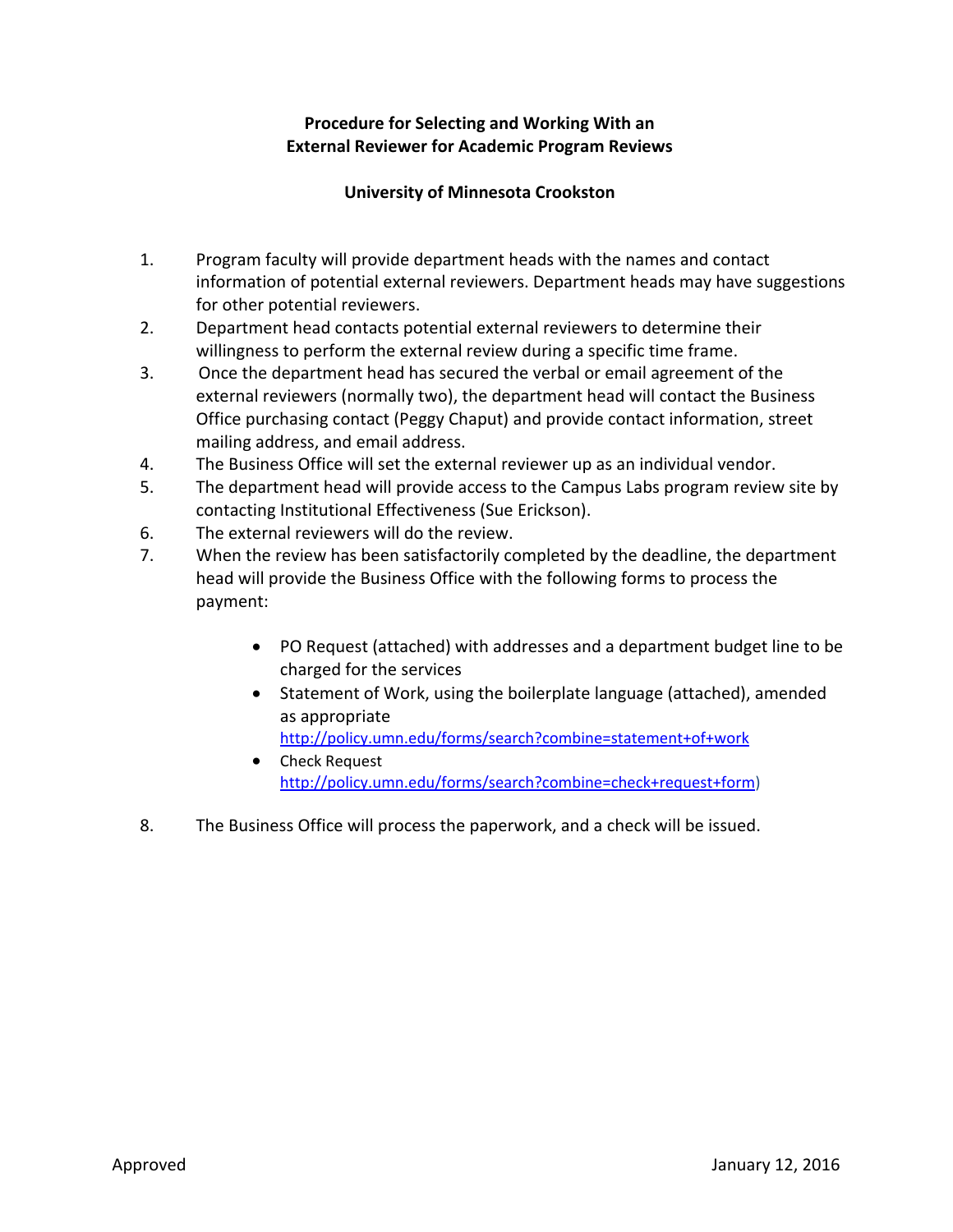## **University of Minnesota**

## **Statement of Work for Professional Services**

UM 1697

## **STATEMENT OF WORK**

## **Supplier's Name:**

## **Scope of Work:**

(Include a full description and purpose of the service. Identify deliverables, milestones and dates.)  $\bullet$ 

## **Payment Schedule:**

(If more than one invoice will be presented by the contractor, provide a description of the payment schedule here.)

 $\bullet$ 

.

### **COPY AND PASTE ABOVE, AMENDING AS APPROPRIATE, THEN DELETE THIS SHADED EXPLANATION FROM THE FINAL DOCUMENT**

**Supplier's Name**: Reviewer' Name

#### **Scope of Work**

(Include full description and purpose of the service. Identify deliverables, milestones and dates.)

- Serve as external reviewer for the six-year academic program review for the program, commenting on each of the major sections (I-VII) of the program review self-study and on the program review self-study as a whole
- Access and review the program review self-study and evaluation rubric within UMC's instance of Campus Labs
- Provide actionable feedback on the program's strengths and weaknesses based on information provided in the program review self-study and your expertise in the program area
- Provide specific feedback on the program's plans for the future

#### **Payment Schedule**

Payment of \$X will be made upon completion of the work by the established end date.